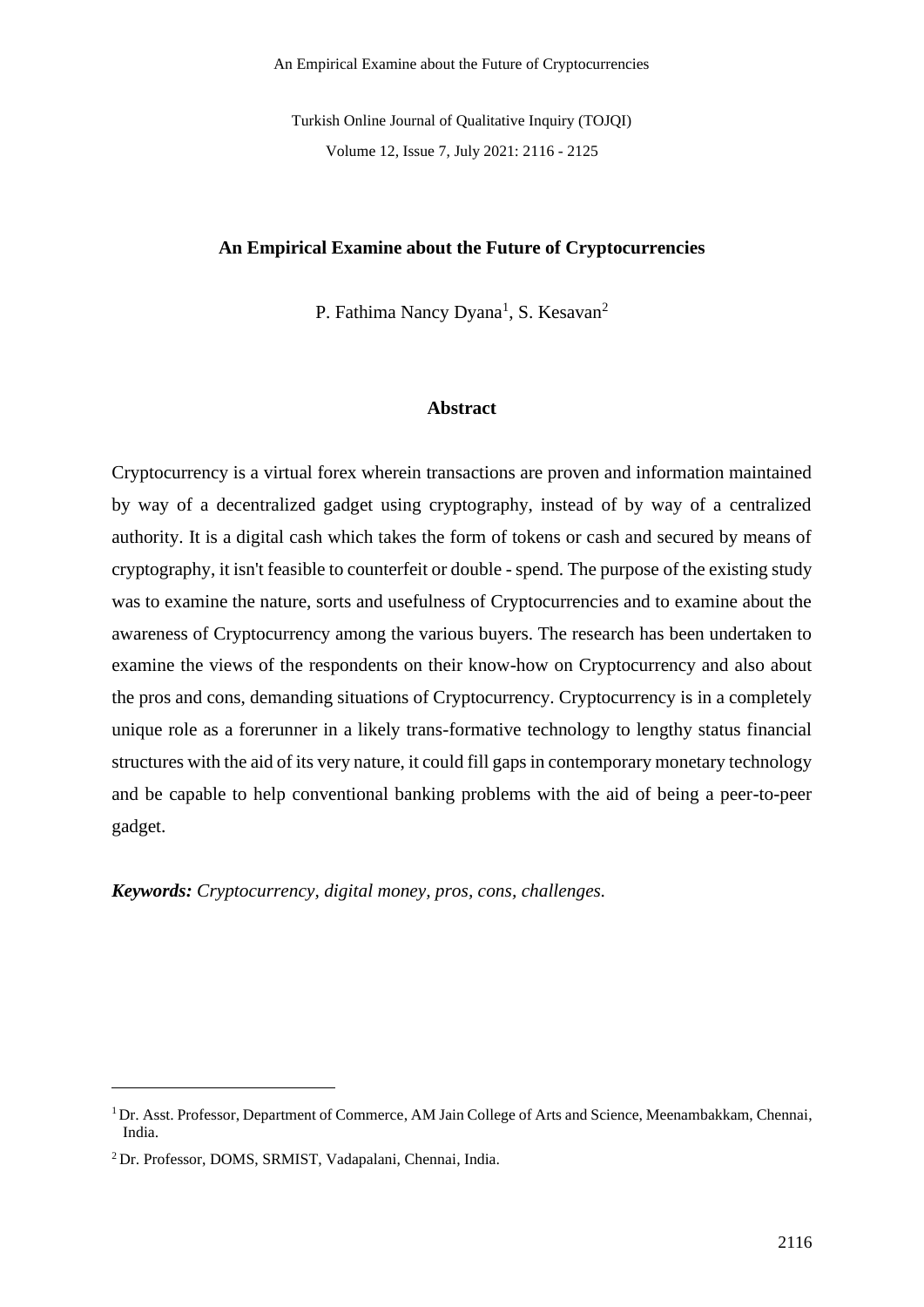## **Introduction**

In 1983, the American developed a cryptographic gadget referred to as e cash. Twelve years later, they evolved another machine, Digi cash, that used cryptography to make monetary transactions personal. but, the primary time the concept or term "Cryptocurrency" was coined in 1998. but, in 2009, Satoshi Nakamoto became the primary person who created the primary cryptocurrency, Bitcoin. He created it to pave a brand new way of fee that would be used the world over, decentralized and while not having any monetary institution in the back of it. This study focuses extra about "Cryptocurrency".

# **Objectives of the Study**

- To analyze and study about Cryptocurrency.
- To investigate the major pros and cons and the various challenges of Cryptocurrency.
- To examine the awareness of Cryptocurrency among the investors and also about factors that motivates the investors to invest in the Cryptocurrency in future.

# **Cryptocurrency**

A crypto digital forex may be used to shop for items and offerings, however makes use of an online ledger with robust cryptography to at ease online transactions. Most of the speculators suggests better hobby in those unregulated currencies which will alternate for profit, with using costs skyward. Cryptocurrency change with someone online via the smartphone or computer, with out the usage of an middleman like a bank.

# **Types of Cryptocurrency**

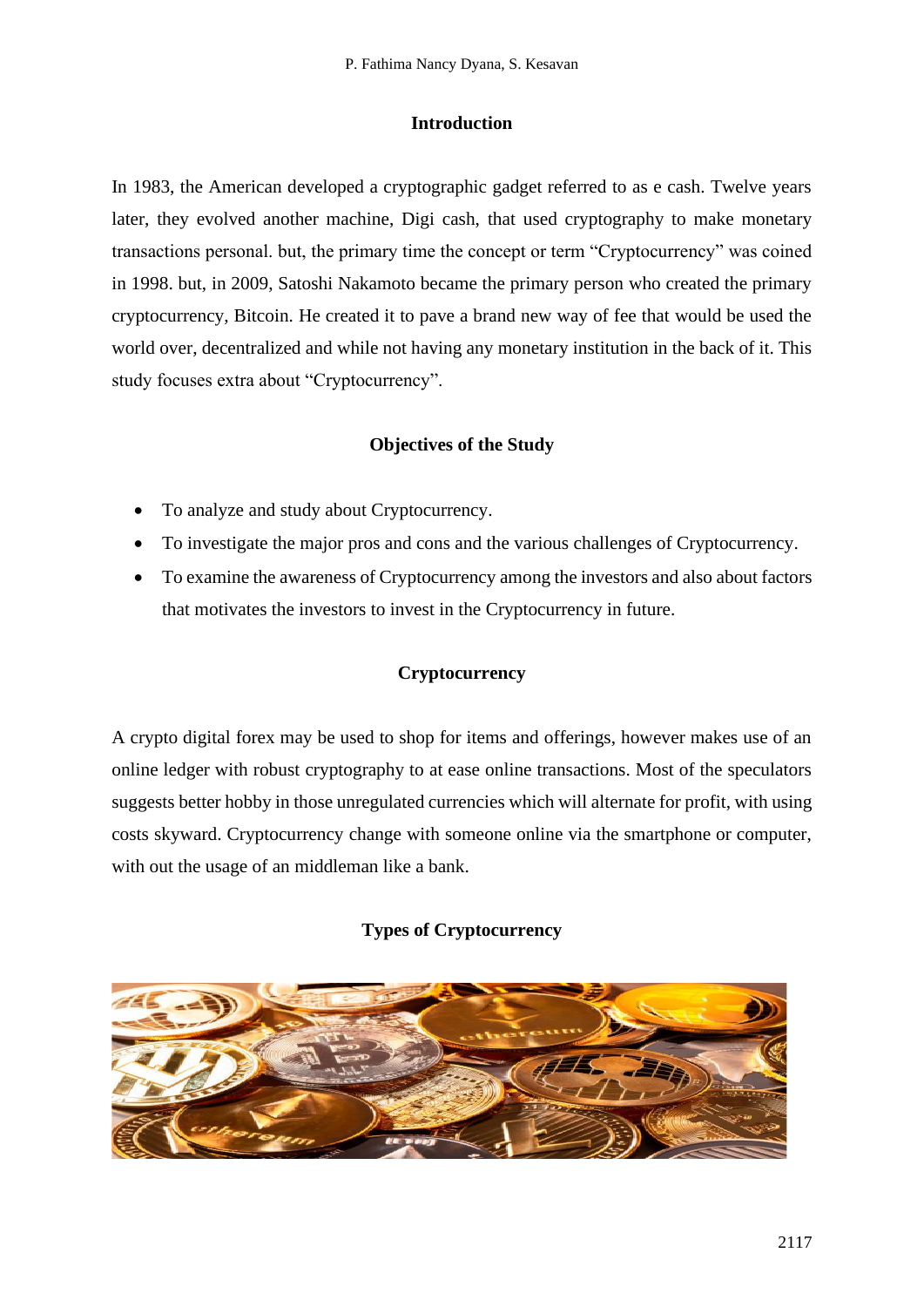- Bitcoin
- Bitcoin cash
- Dogecoin
- Lite coin
- Ethereum
- Ripple
- Stellar
- NEO
- Cardano
- IOTA
- Tether
- Tron
- Binance coin
- XRP
- Internet Computer
- USD Coin
- Polkadot

## **Pros of Cryptocurrency**

- Cryptocurrencies makes it simpler to switch price range directly between two events, without the want for a trusted third parties like a bank or credit score card business enterprise.
- Cryptocurrencies transfers are secured with the aid of using public keys and personal keys and extraordinary styles of incentive structures, like proof or paintings or proof of Stake.
- "Wallet" or account address became used in present day Cryptocurrency systems, which has a public key, even as the personal key's acknowledged simplest to the proprietor and is used to sign transactions.
- Minimum Processing fees are charged for completing the Fund transfers and allowing users to avoid the steep prices charged by using banks and economic institution for twine transfers.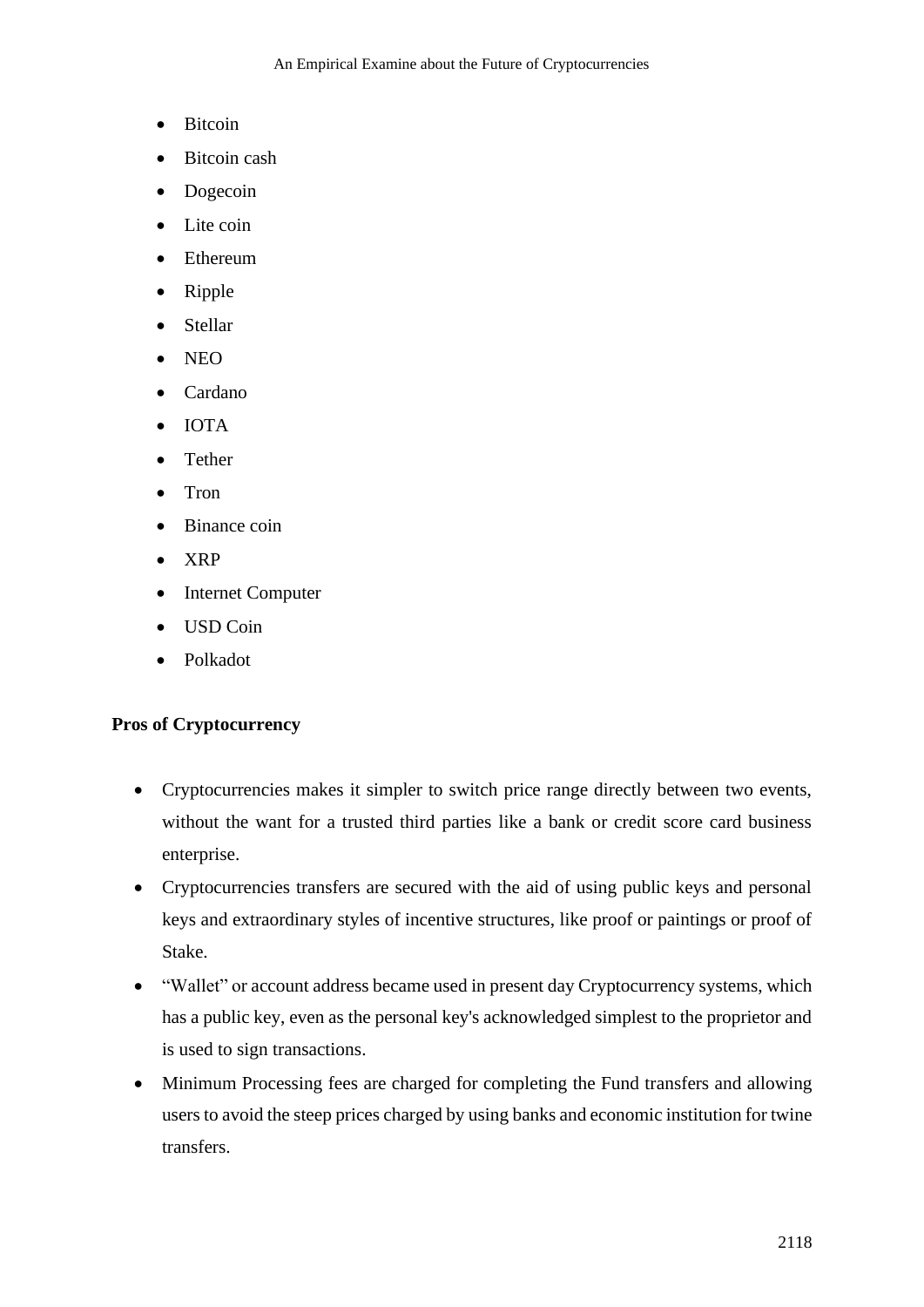With none outside parties knowledge the transactions can be made and are absolutely secure from hackers.

- Cryptocurrency transactions are completely cell, in order that the person can advantage get right of entry to his account from any location round the sector, with the assist of a web connection. instead of physically going to a bank to access their account, the consumer can fast gain access to their assets thru the net and is still relaxed and safe.
- Cryptocurrency transactions provide its customers whole freedom and lets in them to finish their transactions in entire discretion.
- Crypto change systems work all at some stage in the day and as a result the investors can make investments and withdraw cash on any day of the week at any time of the day.
- The traders can also have the option to set a pre-decided restrict for getting and selling such currency.

## **Cons of Cryptocurrency**

- Like paper cash Crypto will not be to be had in bodily form and it isn't always issued with the aid of a government. Its barriers are-because of on line transactions these currencies makes them well acceptable for a bunch of illegal sports, which include cash laundering and tax evasion.
- Cryptocurrency advocates frequently particularly value their anonymity, mentioning benefits of privateness like safety for whistle blowers or activists dwelling underneath repressive governments.
- Extra privacy-oriented coins do exist such as dash, Z coins, but those cryptocurrencies are a ways extra tough to trace.
- Any government would not guide for this type of Crypto foreign money transactions nor follows any nations legal guidelines.
- Due to the fact Crypto currencies are much less in all likelihood to have an increase in fee or a call for in the intervening time so it's miles less susceptible by using the hackers.
- Cryptocurrencies can't be refunded. A transaction can't be reverted or stopped mid-manner. If the wallet is misplaced, it's far misplaced forever and can't be recovered.
- Crypto industry is new to our use and there's lack of infrastructure too.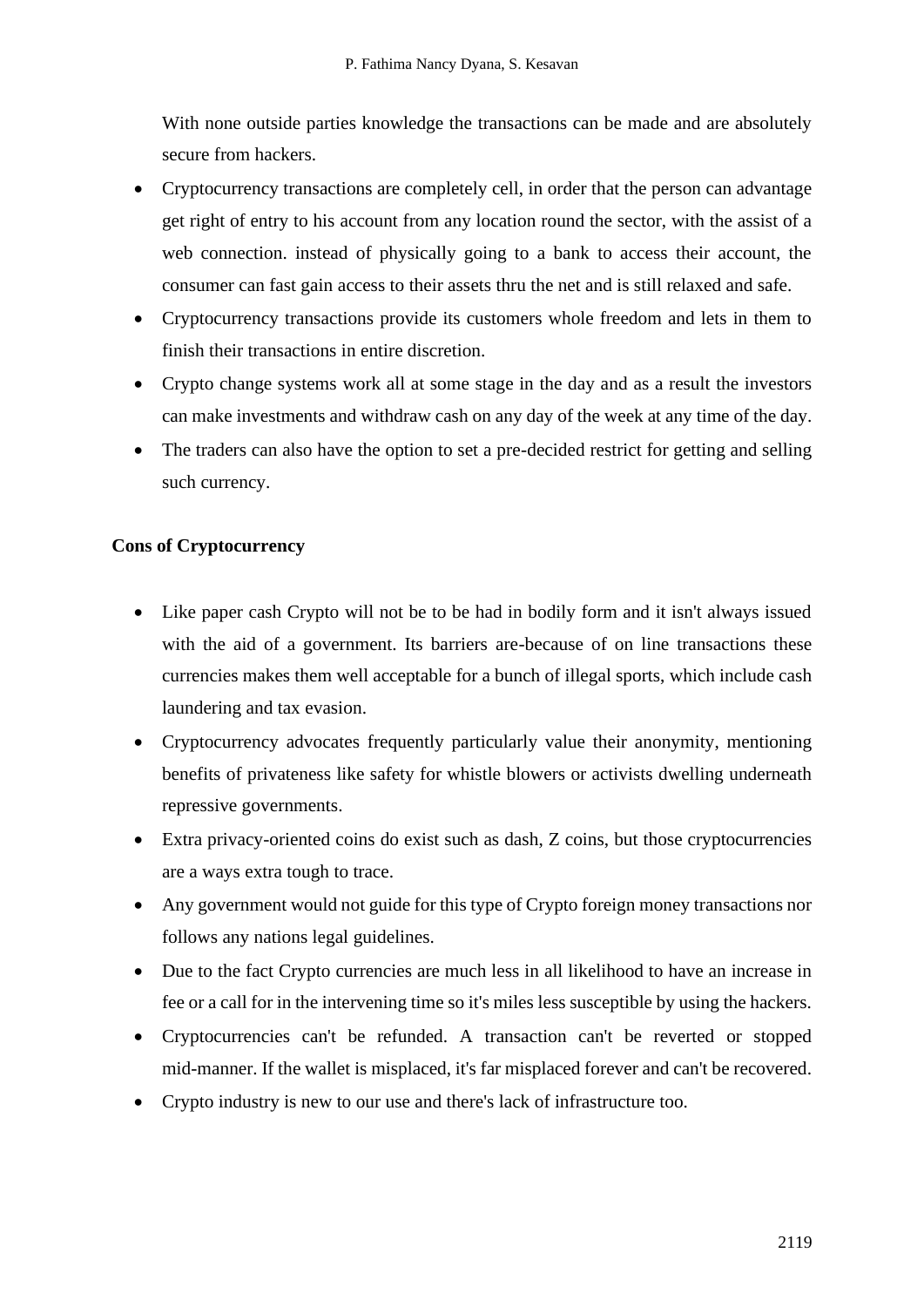• The change structures also face the issues like inability to execute orders, server crashes and so on. as a result the investors must privy to all these things earlier than put money into such currencies.

### **Challenges or Risks Faced by Cryptocurrency**

- They are risky
- They may be unregulated
- They are liable to error and hacking
- They may be excessive danger speculative merchandise
- They can be suffering from gaping
- Cost of Crypto may be extra than with different asset classes
- Pricing variations

## **Research Methodology**

### **Sample Size and Sampling Techniques**

A pattern length of around one hundred fifty respondents across Chennai and Pondicherry were selected for the have a look at. records have been gathered from the administration of questionnaire and behavior of interviews. Those questionnaires were accumulated randomly from buyers which include executives, better officers, consumers and personnel of numerous corporations to discover the awareness of Cryptocurrency and their perspectives about the future of Cryptocurrency.

The observe used the Likert Scale for questionnaire from 1 to 5 representing strongly disagree to strongly agree. Simple percentage and Correlation evaluation have been computed and interpreted inside the examine to analyze approximately the awareness of Cryptocurrency the various traders and also approximately factors that motivates the traders to invest in the Cryptocurrency in destiny.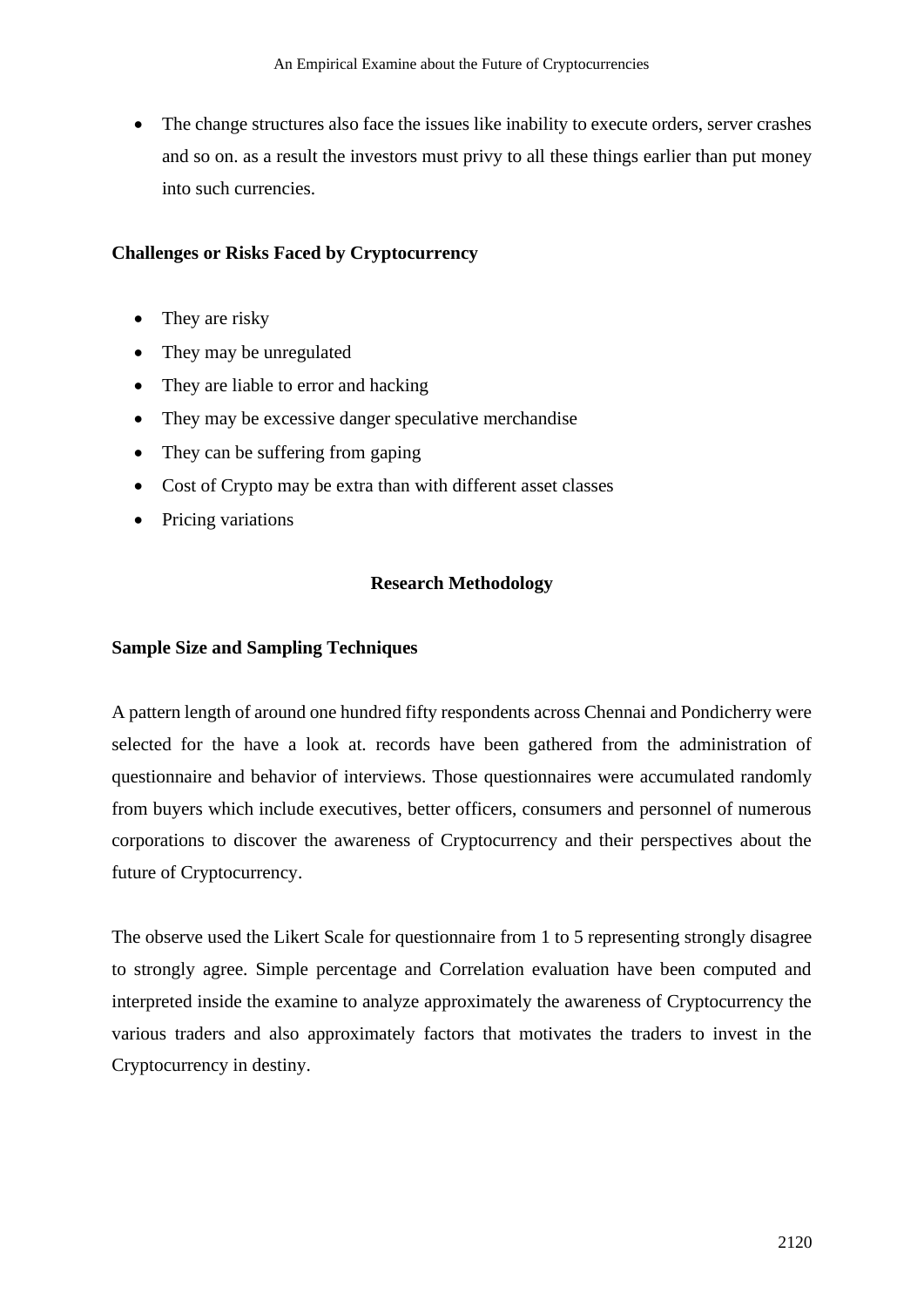## **Analysis and Interpretation**

This segment provides the consequences of the records accumulated thru a based questionnaire.

Table 1

*Age Group of Respondents*

| Age                   | <b>Number Percent</b> |     |  |  |  |
|-----------------------|-----------------------|-----|--|--|--|
| Less than 30 years    | 27                    | 18  |  |  |  |
| 31-35 years           | 35                    | 23  |  |  |  |
| 36-40 years           | 56                    | 37  |  |  |  |
| More than 40 years    | 32                    | 21  |  |  |  |
| <b>Total</b>          | 150                   | 100 |  |  |  |
| 1. 1 . 1 . <i>.</i> . |                       |     |  |  |  |

**Source:** Computed data

## **Inference**

From the above table it is clear that 37% of respondents are in the age group of 36 to 40 years, 23% are in the age group of 31 to 35 years, and 21% are above 40 years, 18% are in the age group of less than 30years. From this, it is evident that a majority of the respondents are from the age group between 36 to 40 years and hence they belong to middle age group.

### Table 2

*Income Level of Respondents*

| Level of Income (Rs.) | <b>Number Percent</b> |                             |
|-----------------------|-----------------------|-----------------------------|
| $10000 - 15000$       | 2.                    |                             |
| 15000 - 30000         | 3                     | $\mathcal{D}_{\mathcal{L}}$ |
| $30000 - 50000$       | 15                    | 10                          |
| $50000 - 100000$      | 50                    | 33                          |
| 100000 and above      | 80                    | 54                          |
| <b>Total</b>          | 150                   | 100%                        |
| $\sim$                |                       |                             |

**Source:** Computed data

## **Inference**

From the above table, it is clearly analysed that out of 150 respondents, 54% belong to the income group of 1 lakh and above, 50% are from the income level between Rs. 50000 to Rs. 100000, 10% are from the income level between Rs. 30000 to Rs. 50000 and only meagre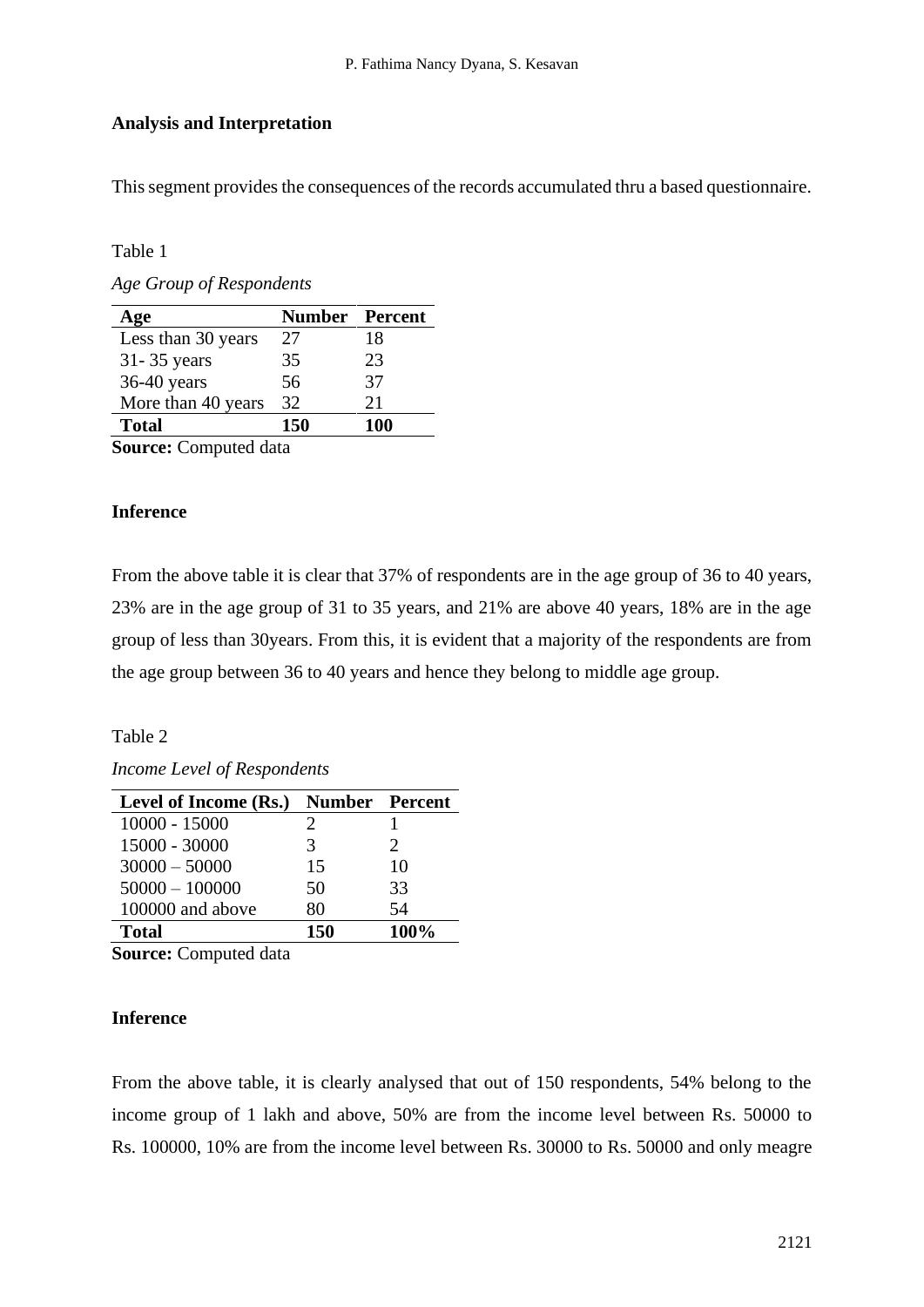percentage are from Rs. 10000 to Rs.30000. It is evident that a majority of the respondents who are making investment are from the income level of Rs.50000 and above.

Table 3

*Awareness about the Cryptocurrency*

| <b>Particulars</b>                                                | <b>Number of Respondents Percent</b> |     |  |  |  |
|-------------------------------------------------------------------|--------------------------------------|-----|--|--|--|
| <b>Strongly Agree</b>                                             | 64                                   | 43  |  |  |  |
| Agree                                                             | 72.                                  | 48  |  |  |  |
| Neutral                                                           |                                      |     |  |  |  |
| Disagree                                                          |                                      |     |  |  |  |
| <b>Strongly Disagree</b>                                          | 8                                    |     |  |  |  |
| <b>Total</b>                                                      | 150                                  | 100 |  |  |  |
| $\mathcal{C}_{\text{oumon}}$ $\mathcal{C}_{\text{commutad}}$ data |                                      |     |  |  |  |

**Source:** Computed data

## **Inference**

From the above table it is ascertained that out of 150 respondents, 43% and 48% of the respondent have awareness about the cryptocurrency, the remaining 9% of the respondent doesn't have the idea about cryptocurrency. From the above analysis it is vivid that more investors are aware about the cryptocurrencies.

#### Table 4

*Correlation between Factors that Motivates the Investors to Invest Cryptocurrency in Future* **Correlation**

| Correlation           |                   |            |            |              |            |           |
|-----------------------|-------------------|------------|------------|--------------|------------|-----------|
|                       |                   | Motivation | Government | Working      | Individual | Total     |
|                       |                   |            |            | Organization |            | Mean      |
| Profitable            | Pearson           | 1          | $.373**$   | $.393**$     | $.486**$   | $.765***$ |
|                       | Correlation       |            |            |              |            |           |
|                       | Sig. (2-tailed)   |            | .000       | .000         | .000       | .000      |
|                       | N                 | 150        | 150        | 150          | 150        | 150       |
| Tax evasion           | Pearson           | $.373***$  |            | $.431***$    | $.353**$   | $.719***$ |
|                       | Correlation       |            |            |              |            |           |
|                       | $Sig. (2-tailed)$ | .000       |            | .000         | .000       | .000      |
|                       | N                 | 150        | 150        | 150          | 150        | 150       |
| Security and no extra | Pearson           | $.393**$   | $.431**$   |              | $.517***$  | $.758***$ |
| commission            | Correlation       |            |            |              |            |           |
|                       | Sig. (2-tailed)   | .000       | .000       |              | .000       | .000      |
|                       | N                 | 150        | 150        | 150          | 150        | 150       |
| Trading volume and    | Pearson           | $.486***$  | $.353**$   | $.517***$    | 1          | $.773**$  |
| liquidity is high     | Correlation       |            |            |              |            |           |
|                       | $Sig. (2-tailed)$ | .000       | .000       | .000         |            | .000      |
|                       | N                 | 150        | 150        | 150          | 150        | 150       |
| <b>Total Mean</b>     | Pearson           | $.765***$  | $.719**$   | $.758***$    | $.773***$  | 1         |
|                       | Correlation       |            |            |              |            |           |
|                       | Sig. (2-tailed)   | .000       | .000       | .000         | .000       |           |
|                       | N                 | 150        | 150        | 150          | 150        | 150       |
|                       |                   |            |            |              |            |           |

\*\*. Correlation is significant at the 0.01 level (2-tailed).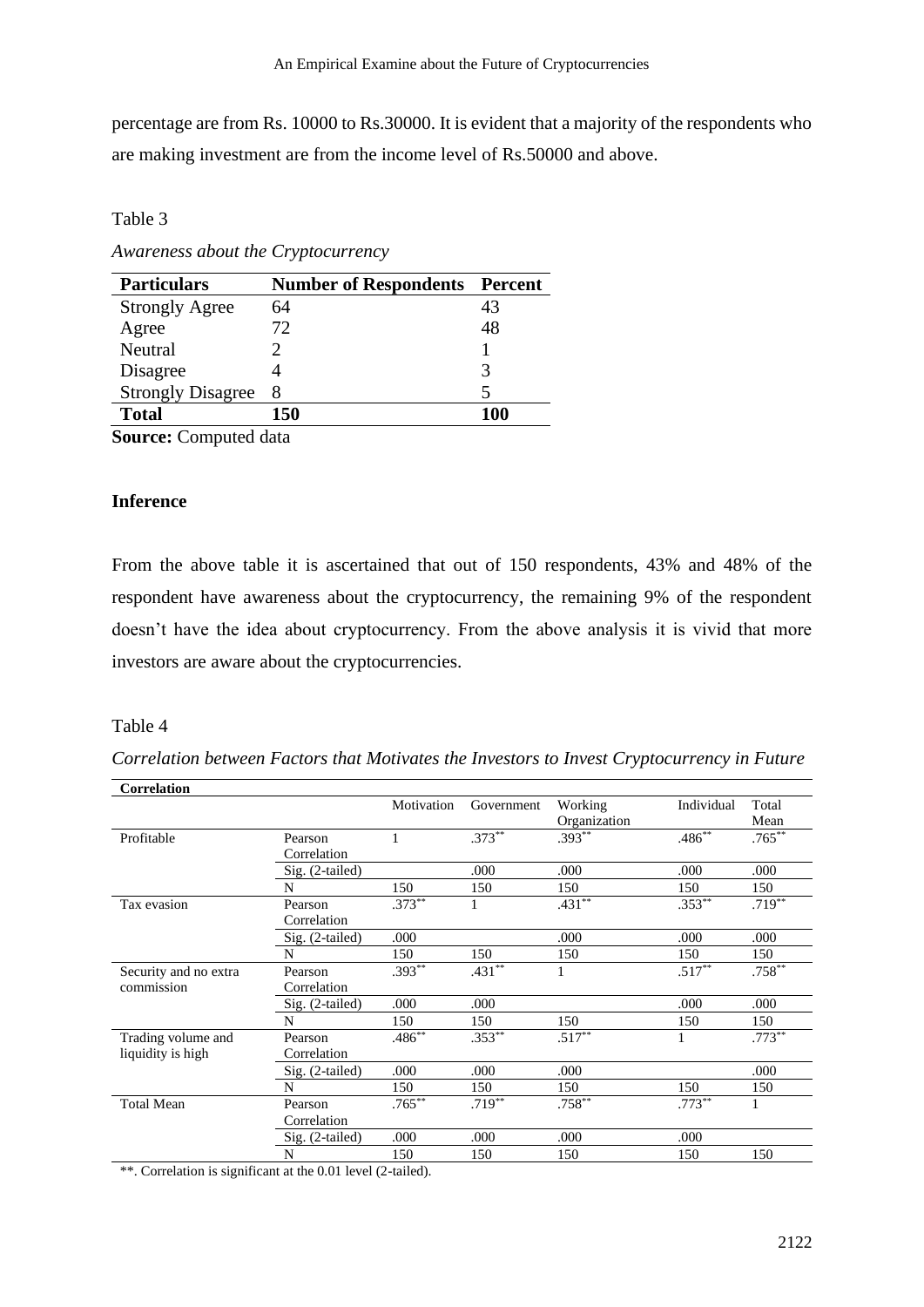### **Inference**

From the above table, it is evident that the main reason which motivates the investors to make investment in the cryptocurrency in future is because the trading volume and the liquidity of cryptocurrencies are high for an individual and for the organization as well which shows the highest Mean value of 0.773.The another reason to make investment in the cryptocurrency in future is due to the following factors: Profitable and Security and no extra commission which is identified with the Mean value of 0.765 and 0.758. Tax evasion is also one of the factor to make investment in future in cryptocurrency, which shows the very little lowest difference in the Mean value of 0.719 while compared to others. From this, it is concluded that a majority of the respondent's main motivation to invest in cryptocurrency in future is because of the high trading volume and the liquidity.

### **Tips to Trade Crypto without Losing Money**

- 1. Secure Your Phone.
- 2. Secure Your Computer.
- 3. Set Up a New Email Account.
- 4. Buy cryptocurrency(e.g.) Bitcoin from Reputable Sources.
- 5. Don't Leave the Bitcoin on an Exchange.
- 6. Choose the Wallet Wisely.
- 7. Bookmark Important Websites.
- 8. Keep the Seed Phrase Private.

## **Conclusion**

Cryptocurrencies isn't always only a word; it's miles a trending way of funding. First, it fell notably however then the digital currency reached an remarkable height. Bitcoin is the face of cryptocurrency. Following Bitcoin different cryptocurrencies like Ethernum, Dogecoin, Binance Coin and many others also are on the victory route. the most important cause for cryptocurrency's achievement is its high buying and selling extent and the liquidity and its resistance to government exploitation and control. Even from this have a look at also it's far obtrusive that the buyers get encouraged for the destiny investment in cryptocurrency is because of its excessive buying and selling quantity and liquidity.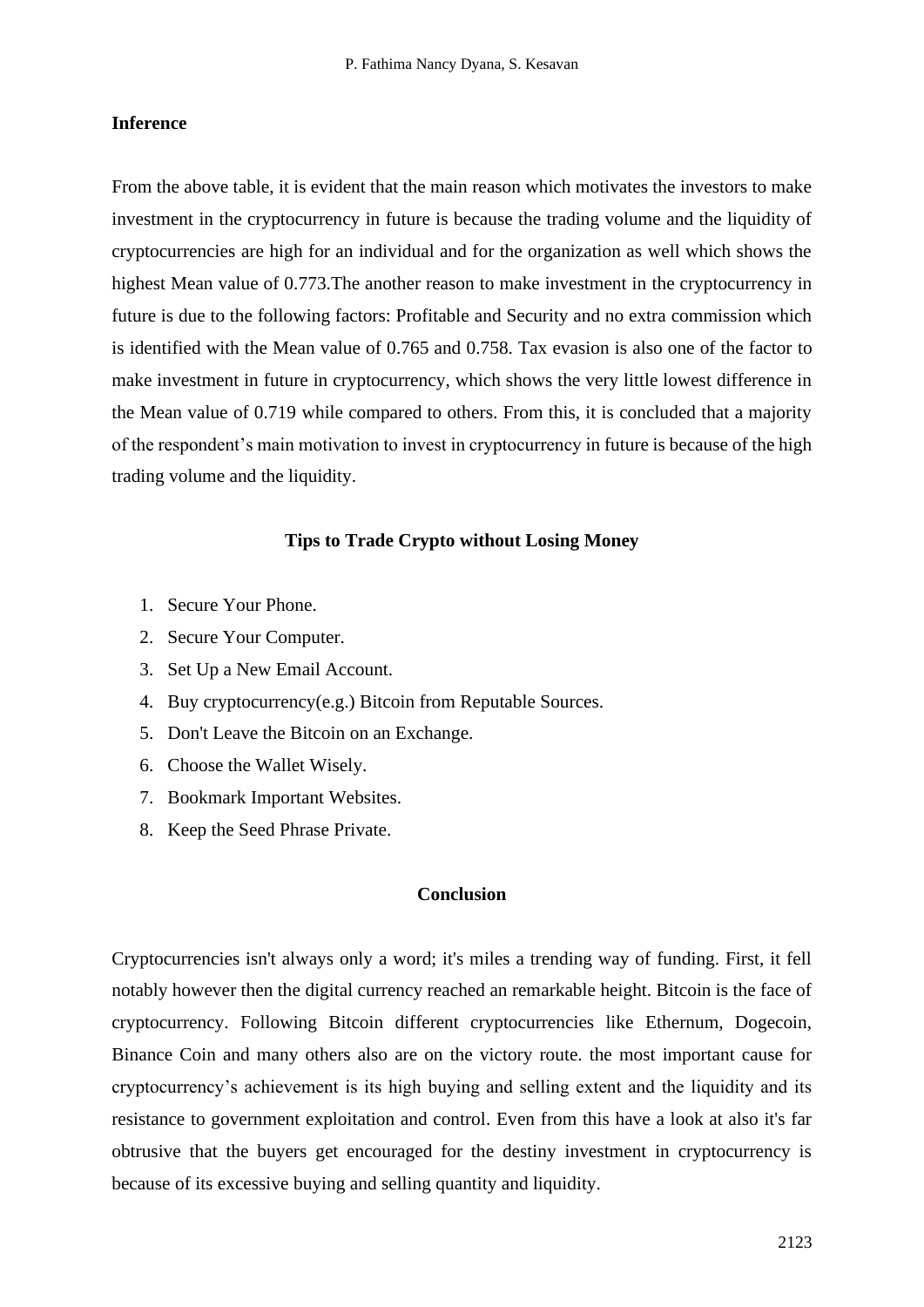The virtual assets, specifically crypto and bitcoin are liable to protection assault. Whilst this rumination cannot be discarded as fake, crypto begin-u.s. and fintech dealing with crypto are striving to conquer the drawbacks. In spite of a few risks in investing in cryptocurrency, nonetheless there are numerous different true motives to make funding in cryptocurrency because cryptocurrency is a massive world in which the buying and selling extent and liquidity is high that can offer a platform to diversify your investment portfolio and cryptos like bitcoin have won the reputation just like gold.

Indians aren't prohibited through regulation towards buying/promoting of cryptocurrencies. Cryptocurrencies aren't unlawful in India but there is no regulatory framework to control such currencies in our use. Banking ban changed into between July 2018 – March 2020 for getting and promoting of crytos due to which cryptocurrency exchanges have been no longer able to keep financial institution debts. but, the supreme courtroom of India quashed the banking ban in 2020 and it's been recommended some of the approaches to modify cryptocurrency marketplace too. The cryptocurrency enterprise is now witnessing a boom in India in 2021, this will be due to two vital cause, AI integration of Banking gadget and the pandemic. The speedy adoption of Al and Al integration in the banking infrastructures is yet any other turn within the tide for crypto buyers. Another most vital impetuses to the growth of cryptocurrency start-united states in India is the outbreak of the Covid- 19 pandemic. After the pandemic, touch-less transactions have emerge as a norm. Thanks to this norm, a majority of Indians are realizing the growing significance of crypto and bitcoin and is creating a shift toward the crypto culture. There are such a lot of crypto change systems through the buyers can purchase and sell cryptocurrencies. The very famous Indian platforms are WazirX, Zebpay, Coin switch Kuberand, CoinDCX move. A lot of these systems works all days 24\*7. The traders have to finish the KYC process, switch money to the wallet after which make the purchase.

Sooner or later, it's miles concluded that cryptocurrencies funding in 2021 is taken into consideration as a worthwhile mode of investment and listed because the maximum valuable investment in which human beings can put money into 2021 as nicely. Cryptocurrency is in a completely unique role as a forerunner in a probable transformative era to lengthy status monetary structures. by means of its very nature, it may fill gaps in cutting-edge monetary technology and be able to help traditional banking problems by using being a peer-to-peer machine.